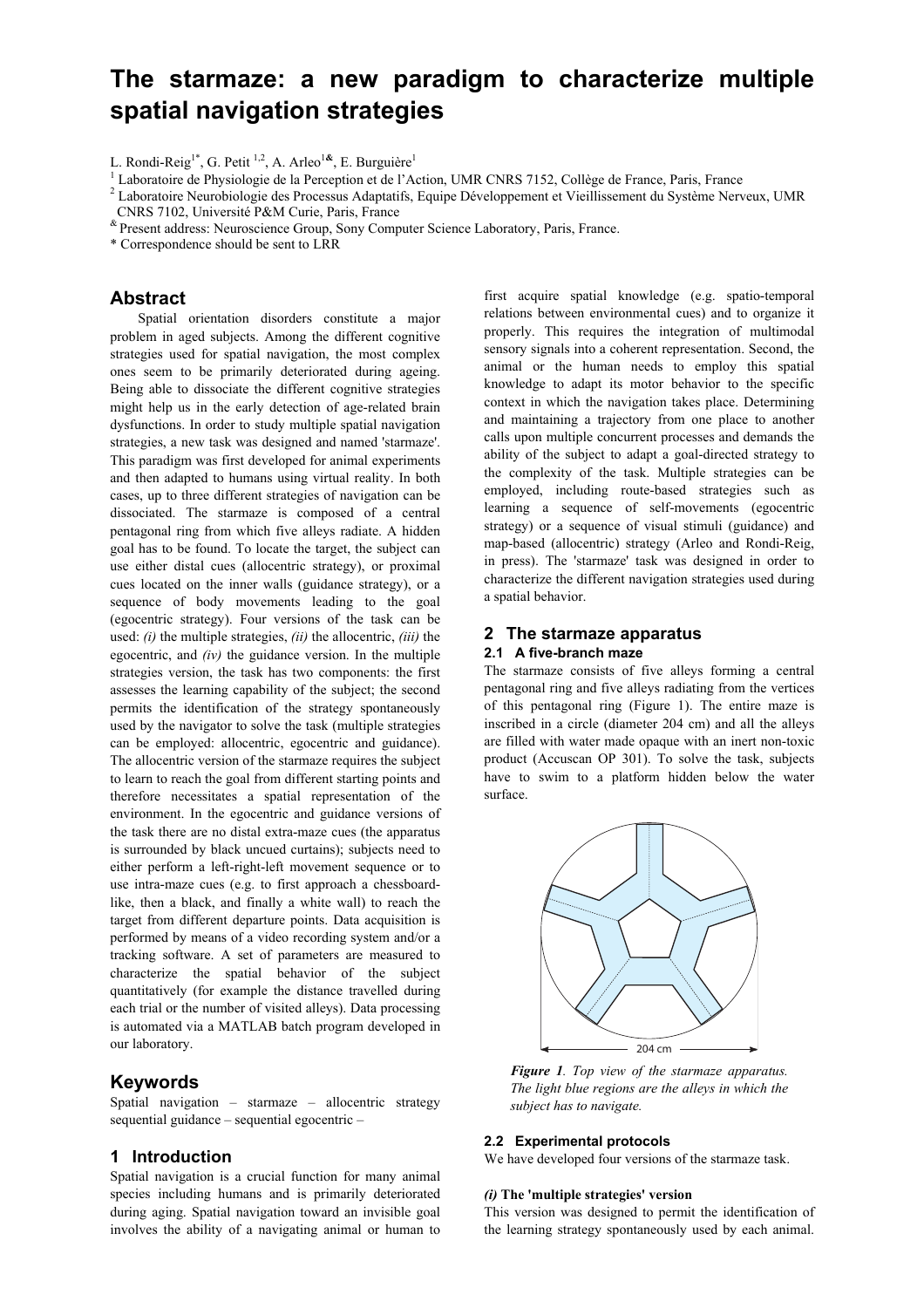In order to achieve this characterization, this multiple strategies version of the starmaze task has two components. The first, called *training test*, lasts twenty days and assesses the animal learning abilities. The second component is called the *probe test* and is designed to identify the strategy used by an animal during the training part of the task. Every five days, one probe test is inserted between two training trials.

In order to learn and then perform the optimal trajectory to the goal (see Figure 2), animals can either use distal visual cues (represented in the figure by the white crosses, the black circle and the black and white stripes), or follow a sequence of intra-maze cues (chessboard-like, black, and white painted walls), or use a sequence of self-movements (turning left, right and then left). We called these three strategies allocentric, sequential guidance, and sequential egocentric, respectively.



*Figure 2. The 'multiple strategies' protocol: the first component or training part. D is the departure location, G is the goal consisting of an immerged (and therefore invisible) platform (dotted circle). The arrow represents the optimal trajectory performed by the animal after learning. The alleys forming the central pentagonal ring have either black or chessboard-like walls, whereas the radial alleys have white walls. The maze is placed inside a black square curtain with distal visual cues attached on the curtains (crosses, circle, black and white stripes).* 

The probe test has been designed to identify which strategy is used by each animal once it has learned to perform the optimal trajectory from the departure point D to the goal G. This probe test relies upon the assumption that an animal occasionally placed at a different departure point will continue to employ the same cues it used during training. This working hypothesis has been already successfully adopted in the cross-maze protocol developed by Barnes, Nadel and Konig (1980). The departure point of the probe test is chosen in order to dissociate the three kind of strategies described previously. This is possible when the D1 departure point is used (see Figure 3). If the animal used the distal visual cues when trained from the departure D, he will continue to use them when placed at the departure location D1 and therefore it will reach the same goal G. On the other hand, if the animal used the proximal visual cues, he will follow the sequence of chessboard-like, black and then white walls and it will arrive at the goal G1. Similarly, if the animal used the idiothetic cues during training, (i.e. it learned to turn left, then right, and then left), it will arrive to the goal G2 goal. During the probe test, three platforms are placed at locations G, G1, G2, corresponding to the three different navigation strategies. Most animals navigate without hesitation to the goals G, G1, or G2, allowing us to characterize their strategy during the learning component. In a few cases, the trajectory followed by the animal can be different from the three described above; we conclude that the animal demonstrates 'no clear strategy' during the probe test.



*Figure 3. The 'multiple strategies' protocol: the second component or probe test. As described in the text above, the new departure point is fixed (D1) and G, G1 and G2 goals correspond to allocentric, sequential guidance and sequential egocentric strategies, respectively.* 

#### *(ii)* **The allocentric version**

This version was designed in order to evaluate the ability of animals to learn a spatial navigation task using exclusively the distal visual cues. Proximal intra-maze cues are removed and each animal is placed in a randomly-selected alley (D1, D2, D3, D4) not containing the platform (Figure 4). In order to learn this task and use the optimal trajectory from each departure points, animals need to encode an allocentric representation of the environment. Similar to the Morris water maze (Morris et al., 1982), solving this version of the 'starmaze' task implies spatial learning capabilities to find a hidden platform from different starting points. However, here animals are constrained to swim in alleys that guide their movements, which permits a detailed analysis of the animals' trajectories.



*Figure 4. The allocentric version of the starmaze. D1, D2, D3 and D4 represent the four possible departure locations randomly selected during the training period. White arrows represent the four optimal trajectories.*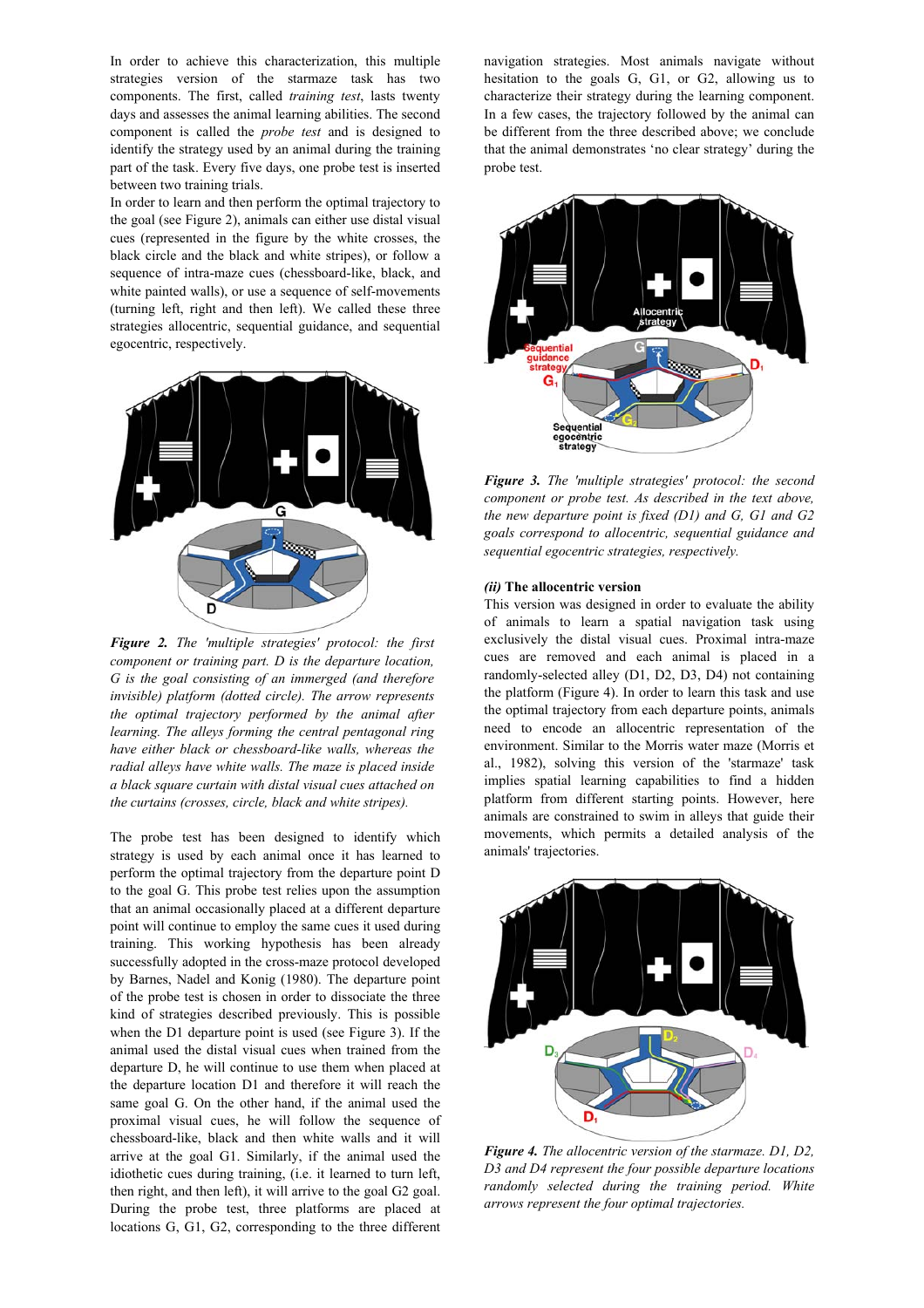#### *(iii, iv)* **The guidance and egocentric versions**

In these two versions extra-maze cues are removed and a circular black curtain is placed around the maze. During the guidance version (Figure 5) the same sequence of proximal cues is rewarded from different starting points. Each departure location  $D_i$  is associated to a specific goal location Gi requiring the animal to follow chessboard-like, then black, and finally white walls to solve the task. In the egocentric version of the task (Figure 6), intra-maze cues are also removed (note that all inner walls are white). During learning, the same sequence of movements is rewarded while varying the departure points. Each starting location  $D_i$  is associated to a specific goal  $G_i$  requiring the animal to turn left, right and then left. These strategies organized in sequence can be tested thanks to the existence of five alleys radiated from a pentagonal ring.



*Figure 5. The guidance version of the starmaze.* 



*Figure 6. The egocentric version of the starmaze.* 

## **3 Data acquisition and analysis**

We used a videotracking software (SMART@: Spontaneous Motor Activity Recording and Tracking, v2.0) designed for monitoring the behavioral activity of small animals in real time. This software provides a graphic editor suitable to define the zones in which we decide to measure the different behavioral parameters (Figure 7). Based on the defined zones, the tracking software generates a MS Excel file containing the position of the animal (the X-Y cartesian coordinates of the center of mass of the image representing the animal, sampled every 200 ms) over time. The alley in which the animal swims (Z variable) and the mouse number (subject) are also reported in this file (see Figure 8).



*Figure 7. Snapshot of the computer screen displaying the different zones we defined inside the starmaze (left part). The right part shows the different tools of the graphic editor available with this software.*

| REPORT#101     |                |        |                 |               |                |
|----------------|----------------|--------|-----------------|---------------|----------------|
| From           | 00:00:00 to    |        | 00:00:08        |               |                |
| Sample         | $T$ (sec)      | x      | Y               | Z. Nu Z. Name | <b>Subject</b> |
| 1              | 0              | 152.05 | 68.033          | 1 allée 1     | 89             |
| $\overline{c}$ | 0.2            | 149.18 | 73.361          | 1 allée 1     | 89             |
| 3              | 0.4            | 147.53 | 77.869          | 1 allée 1     | 89             |
| $\overline{4}$ | 0.6            | 145.07 | 81.967          | 1 allée 1     | 89             |
| 5              | 0.8            | 142.19 | 84.426          | 11 inter 1    | 89             |
| 6              | 1              | 137.67 | 87.705          | 11 inter 1    | 89             |
| $\overline{7}$ | 1.2            | 132.74 | 92.213          | 10 allée 10   | 89             |
| 8              | 1.4            | 128.22 | 95.902          | 10 allée 10   | 89             |
| 9              |                |        |                 |               | 89             |
|                | 1.6            | 126.58 | 97.541<br>98.77 | 10 allée 10   |                |
| 10             | 1.8            | 127.4  |                 | 10 allée 10   | 89             |
| 11             | $\overline{c}$ | 129.04 | 100             | 10 allée 10   | 89             |
| 12             | 2.2            | 131.51 | 102.46          | 10 allée 10   | 89             |
| 13             | 2.4            | 134.38 | 106.15          | 10 allée 10   | 89             |
| 14             | 2.6            | 136.85 | 110.66          | 10 allée 10   | 89             |
| 15             | 2.8            | 138.9  | 115.57          | 10 allée 10   | 89             |
| 16             | 3              | 139.73 | 119.67          | 10 allée 10   | 89             |
| 17             | 3.2            | 137.26 | 123.36          | 15 inter 9    | 89             |
| 18             | 3.4            | 134.38 | 125.41          | 15 inter 9    | 89             |
| 19             | 3.6            | 131.51 | 125.82          | 8 allée 8     | 89             |
| 20             | 3.8            | 130.27 | 127.05          | 8 allée 8     | 89             |
| 21             | 4              | 128.63 | 129.1           | 8 allée 8     | 89             |
| 22             | 4.2            | 128.22 | 133.61          | 8 allée 8     | 89             |
| 23             | 4.4            | 127.81 | 137.7           | 8 allée 8     | 89             |
| 24             | 4.6            | 126.16 | 141.39          | 8 allée 8     | 89             |
| 25             | 4.8            | 123.7  | 145.9           | 8 allée 8     | 89             |
| 26             | 5              | 121.23 | 150.41          | 8 allée 8     | 89             |
| 27             | 5.2            | 119.59 | 153.28          | 8 allée 8     | 89             |
|                |                |        |                 |               |                |

*Figure 8. Example of MS Excel file provided by the SMART@ software. The alley in which the animal swims (Z. name) and the mouse number (subject) are reported in this file (see Figure 7).* 

The data provided by the tracking system are employed for the further analysis of specific behavioral parameters to quantify the navigation performance of the subjects. A MATLAB batch program has been developed to process all the collected data automatically. The program goes through all trials (e.g. for example 25 animals, 4 trials per day for each animal, and 10 days result in  $10<sup>3</sup>$  trials) and for each trial it computes: *(i)* the time needed to reach the target (termed escape latency); *(ii)* the average speed of the animal; *(iii)* the mean and cumulative distance between the animal and the target; *(iv)* the total distance traveled by the animal;  $(v)$  the mean and cumulative egocentric angle between the direction of motion of the animal and the direction to the platform; *(vi)* the amount of time spent in each region of the maze; *(vii)* the number of arms visited by the animal before reaching the goal (see Figure 9). Then, the program calculates the mean values of each behavioral parameter by averaging over all the day trials for each subject and/or for each group of subjects (e.g. control and mutant mice). The results are saved as MS